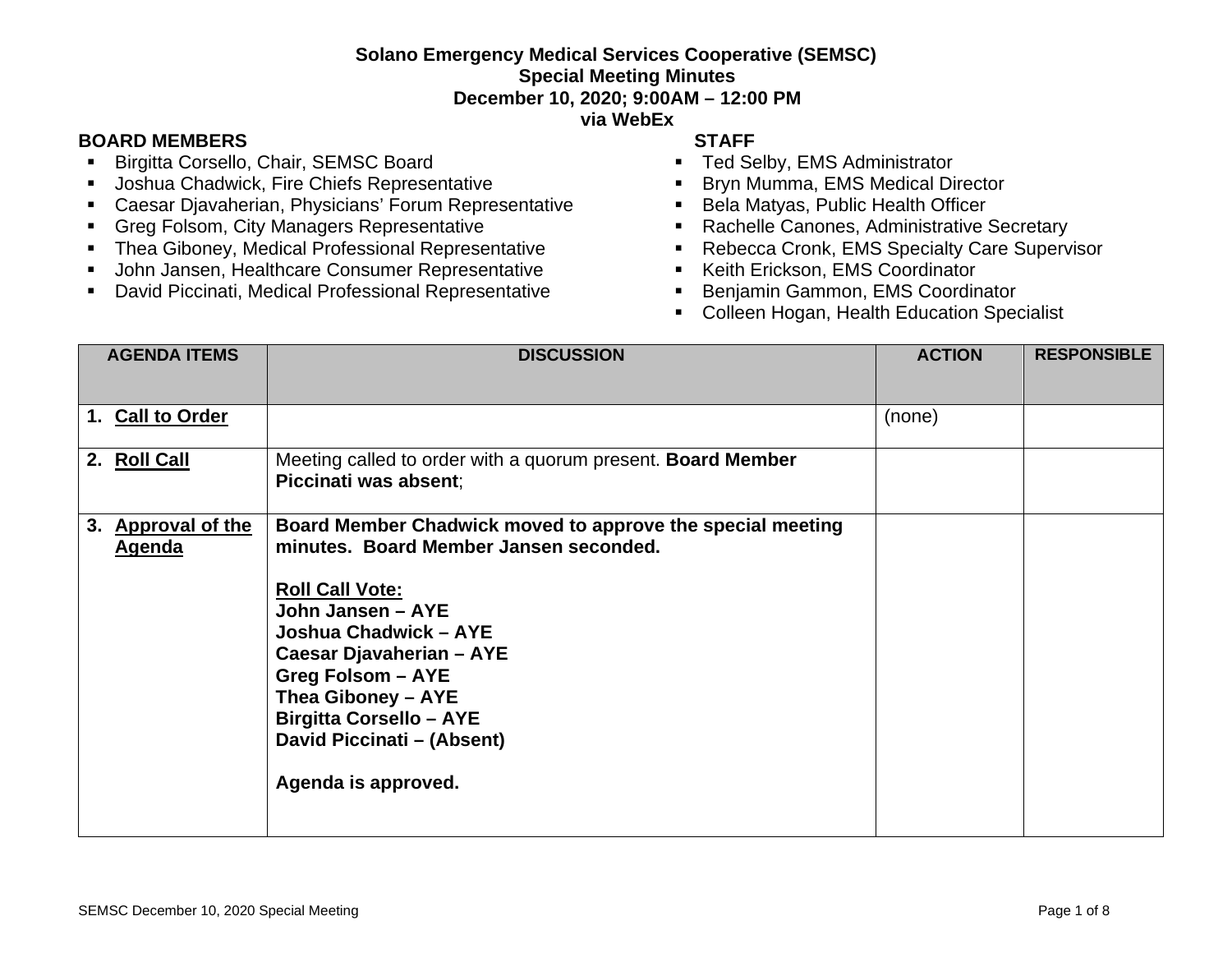| 4. Approval of the<br><b>Minutes of</b><br>October 8, 2020<br><b>Regular</b><br><b>Meeting</b>                                                 | Board Member Folsom moved to approve the agenda. Board<br><b>Member Chadwick seconded.</b><br><b>Roll Call Vote:</b><br>John Jansen - AYE<br>Joshua Chadwick - AYE<br>Caesar Djavaherian - AYE<br><b>Greg Folsom - AYE</b><br>Thea Giboney - AYE<br><b>Birgitta Corsello - AYE</b><br>David Piccinati - (Absent)<br>The Minutes from the Regular Board Meeting on October 8, 2020 is<br>approved.                                                                                                                                                                                                                                                                                                                                                                  |  |
|------------------------------------------------------------------------------------------------------------------------------------------------|--------------------------------------------------------------------------------------------------------------------------------------------------------------------------------------------------------------------------------------------------------------------------------------------------------------------------------------------------------------------------------------------------------------------------------------------------------------------------------------------------------------------------------------------------------------------------------------------------------------------------------------------------------------------------------------------------------------------------------------------------------------------|--|
| 5. Consider<br><b>Approval of</b><br><b>Rate Increase</b><br>for Medic ALS<br><b>Ambulance</b><br><b>Services</b>                              |                                                                                                                                                                                                                                                                                                                                                                                                                                                                                                                                                                                                                                                                                                                                                                    |  |
| a. Staff presentation<br>of proposals<br>regarding<br>amount of<br>increase in ALS<br>ambulance fees<br>and<br>timeline for<br>implementation. | The EMS Administrator stated that EMS staff met and conferred<br>a.<br>with the affected stakeholders; as a result of these meetings, a<br>proposed four-step graduated payment model was developed by<br>staff.<br>Mr. Selby also pointed out that in response to the Board's direction<br>at the October meeting, Medic Ambulance submitted a revised<br>request offering graduated payments as well. The letter and<br>Medic's proposed rate increase option schedules are included in<br>the meeting packet. Medic proposed three options which are<br>included in the staff report, and varies from a one-time increase to a<br>three-year graduated plan. The one-time increase is the same one<br>presented in October, which was not adopted by the Board. |  |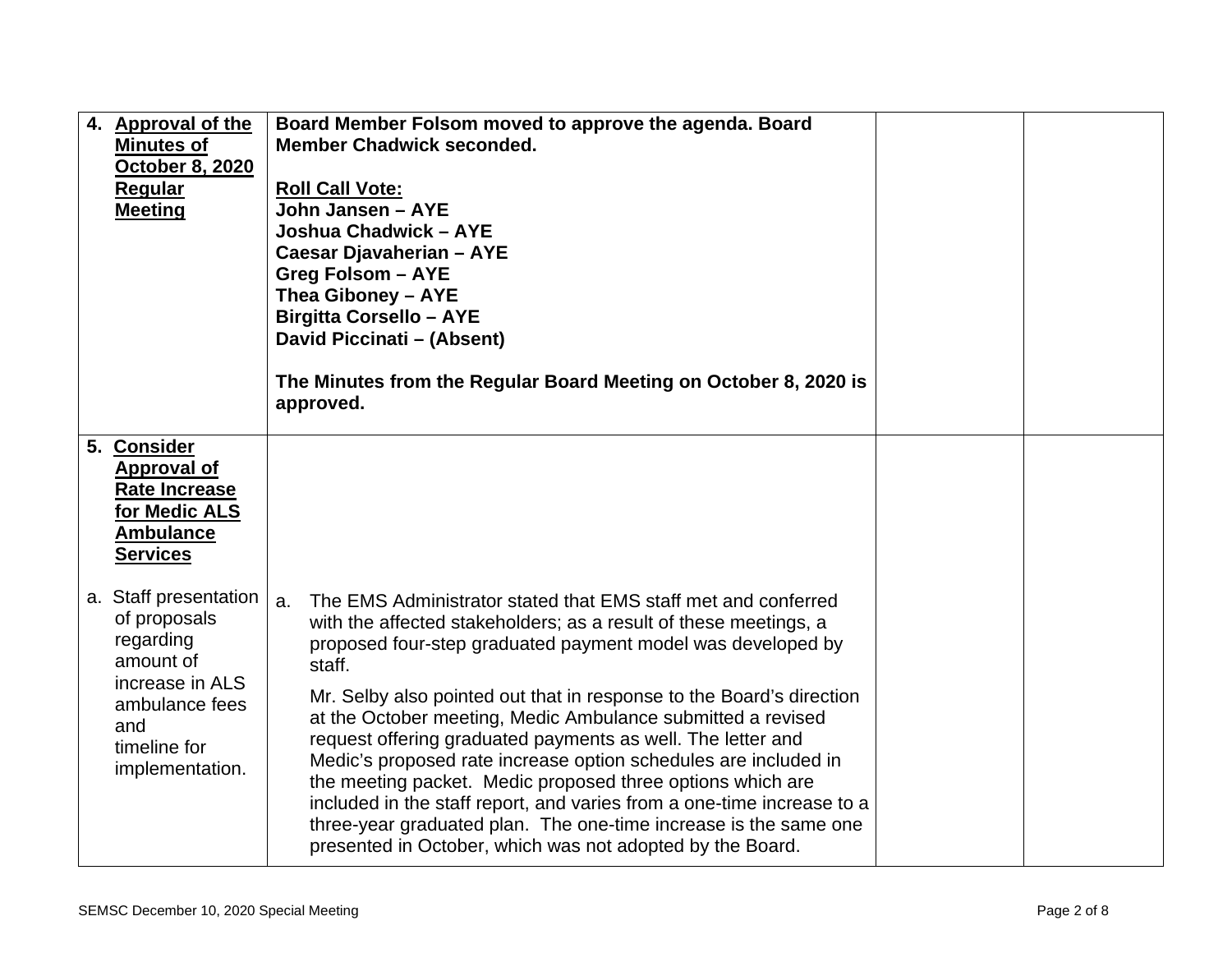|                    | Medic's recommended option is a three-year, graduated payment,<br>with increases scheduled on January 1 <sup>st</sup> , 2021, 2022 and 2023. It<br>was noted that this model incorporates medical consumer price<br>index (CPI) increases in the calculations.                                                                                                                                                                                                                                                                                           |  |
|--------------------|----------------------------------------------------------------------------------------------------------------------------------------------------------------------------------------------------------------------------------------------------------------------------------------------------------------------------------------------------------------------------------------------------------------------------------------------------------------------------------------------------------------------------------------------------------|--|
|                    | The staff developed model is to adopt a four-year graduated<br>payment increase, which is very similar to Medic's proposal, with<br>the only difference being the increase in 2021 is split, in two with<br>the initial increase imposed on January 1, 2021, and the second<br>increase on July 1, 2021. The subsequent increases will be<br>January 1, 2022 and 2023.                                                                                                                                                                                   |  |
|                    | Mr. Selby further pointed out that there was no opposition to the<br>proposed mileage rate modification from \$40.51 to \$48.51.                                                                                                                                                                                                                                                                                                                                                                                                                         |  |
| b. Public Comments | Rebecca Rozen, Regional Vice Present of the Hospital Council of<br>b.<br>the East Bay – Ms. Rozen thanked Mr. Selby and EMS staff for<br>communicating with all the stakeholders, including the hospitals.<br>Ms. Rozen expressed support for the four-step graduated payment<br>outlined by staff, as it recognizes the need for a phased-in increase,<br>as directed by the Board, as well as the need to increase ALS<br>ambulance rates to be in alignment with neighboring counties.                                                                |  |
|                    | Ms. Rozen added that the two-step increase during the first year<br>will help hospitals greatly, with most going through their second<br>surge of COVID-19, which is affecting both hospitals and<br>ambulance providers financially as well.                                                                                                                                                                                                                                                                                                            |  |
|                    | Mr. James Pierson, President and Chief Operating Officer of Medic<br>Ambulance – Mr. Pierson thanked the EMS Administrator for the<br>collaboration with the fire agencies and all other stakeholders. It<br>was added that while they do not agree that hospitals should have<br>a say in the ambulance providers' rate setting, they do agree that<br>there should be collaboration and communication between all EMS<br>stakeholders. Mr. Pierson also thanked the Board for convening a<br>special meeting to get a resolution on the rate increase. |  |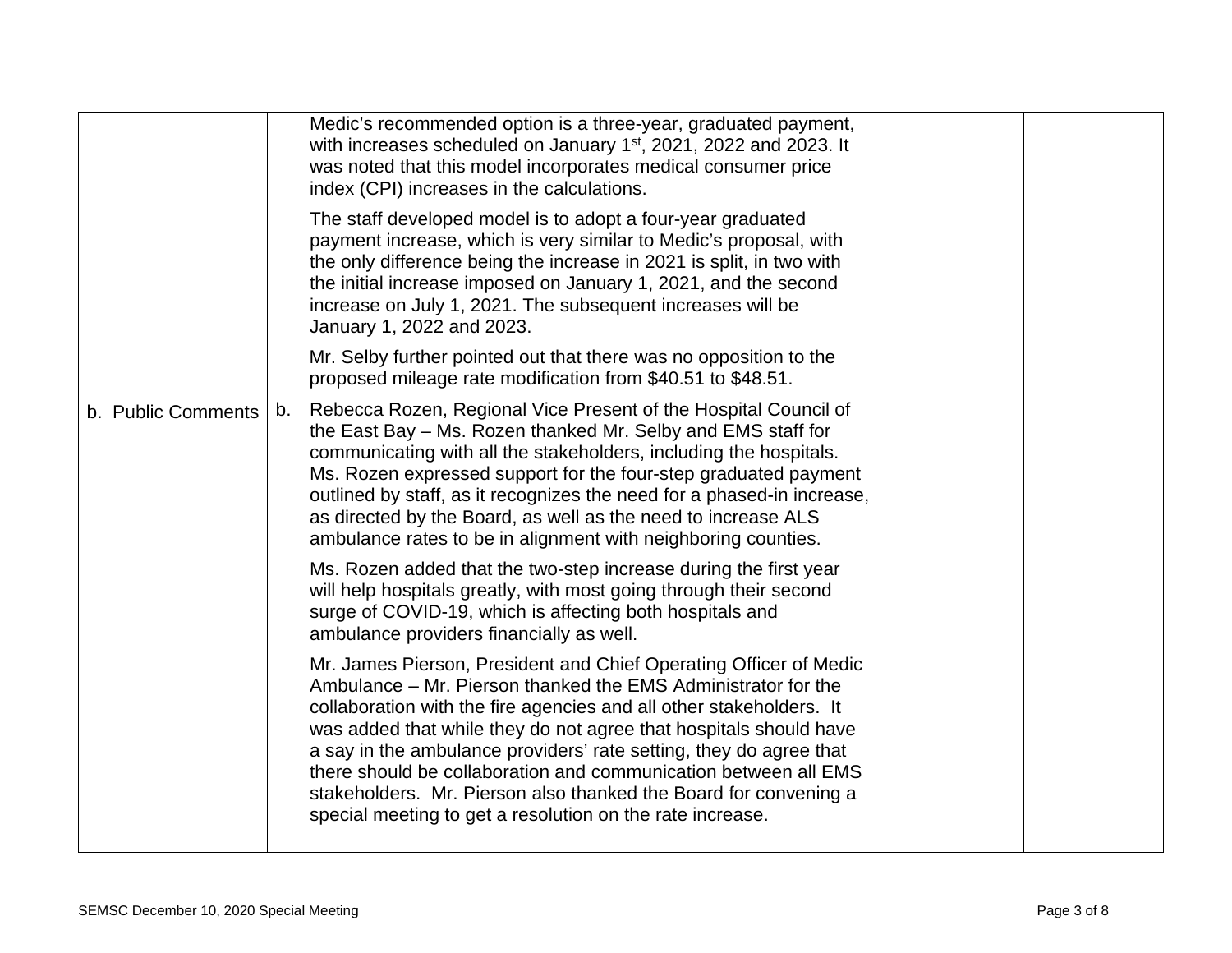|                     |                | Mr. Selby added that NorthBay Healthcare had submitted a letter of<br>support for the staff proposal as well, and this letter was distributed<br>to the Board.                                                                                                                                                                                                                                                                                                                                                                                                                                                                                                          |  |
|---------------------|----------------|-------------------------------------------------------------------------------------------------------------------------------------------------------------------------------------------------------------------------------------------------------------------------------------------------------------------------------------------------------------------------------------------------------------------------------------------------------------------------------------------------------------------------------------------------------------------------------------------------------------------------------------------------------------------------|--|
| c. Board Discussion | C <sub>1</sub> | Board Member Chadwick thanked Mr. Selby and EMS staff for<br>organizing the Special Meeting quickly and reaching out to all the<br>stakeholders. However, Board Member Chadwick expressed<br>disagreement with who the stakeholders are in this case; as well as<br>with the concept of dictating what rates a provider should charge,<br>particularly in the case of hospital providers who have millions in<br>annual revenues.                                                                                                                                                                                                                                       |  |
|                     |                | A question was also raised as to why the staff proposal is five<br>percent (5%) less than Medic's proposal. Board Member Chadwick<br>proposed adjusting the increase in years two and three to 17.5% so<br>that the total increase would be the same as what Medic has<br>requested and recommended in their most recent letter.                                                                                                                                                                                                                                                                                                                                        |  |
|                     |                | Board Member Jansen requested clarification on the percentages<br>on the proposal from last meeting, compared to the staff<br>recommendation. Mr. Selby explained that the original request<br>from Medic was 42 $\frac{1}{2}\%$ rounded up to 43% or a \$705 increase in<br>the ALS base rate. The staff recommendation is based on the<br>numbers discussed with the stakeholders after the last Board<br>Meeting. It was added that Board Member Chadwick's comment is<br>correct, and that Medic's current request is for a total of 60%<br>increase, and increasing the percentage by 2 1/2% in 2022 and 2023<br>would meet the request of Medic Ambulance of 60%. |  |
|                     |                | Board Member Jansen further inquired as to whether the increase<br>ends up being higher due to compaction, since it is now being<br>broken down into graduated payments, and what the difference<br>would look like. Mr. Selby agreed that this is correct, and that there<br>would be about a three percent (3%) difference (\$85) due to<br>compaction.                                                                                                                                                                                                                                                                                                               |  |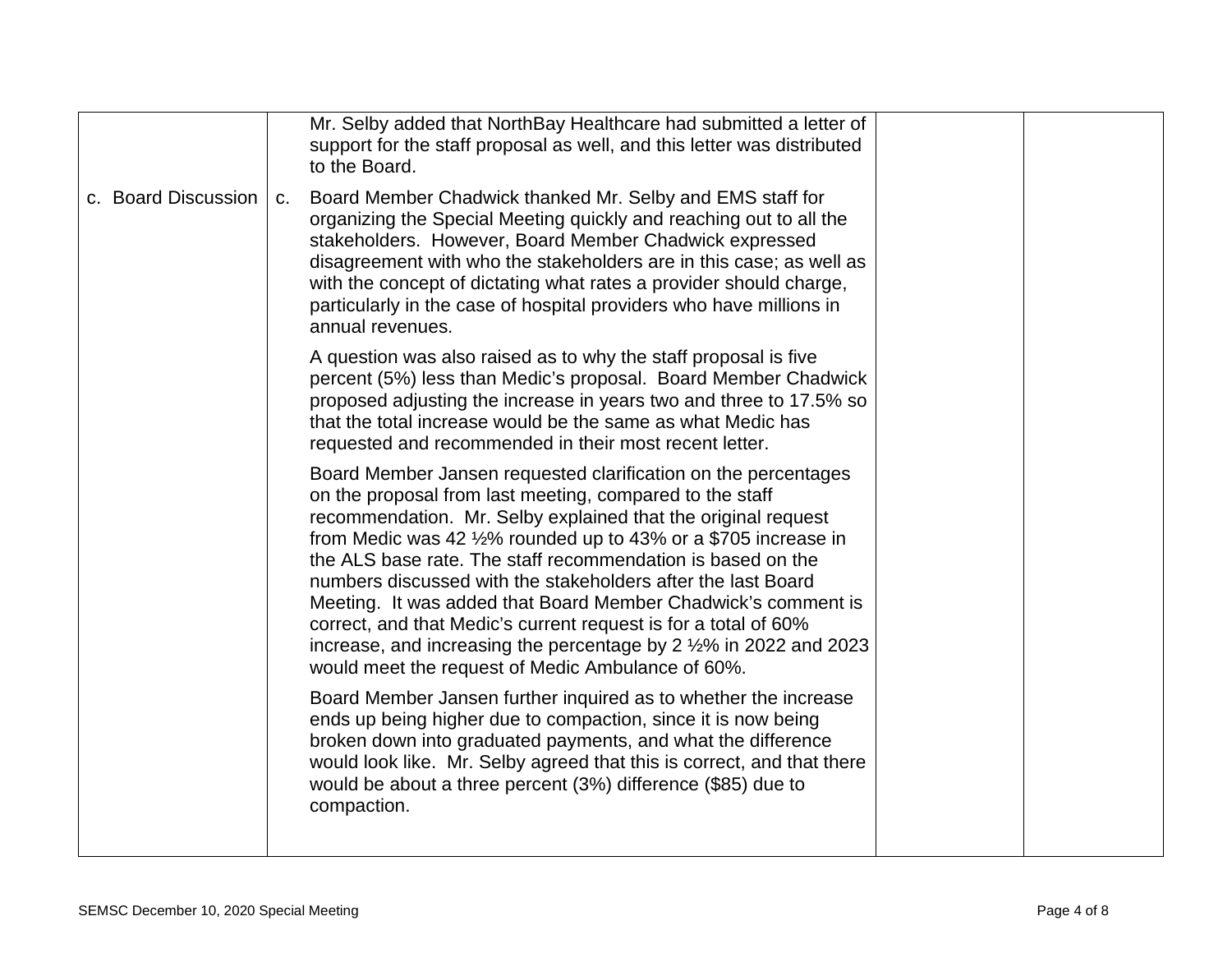| Board Member Jansen also asked what the average medical CPI<br>has been in the last three to five years. Mr. Selby explained that in<br>the last six years, medical CPI has ranged between one to six<br>percent (1% to 6%) per year, based on staff research.                                                                                                                                                                                                                                                                                                                                                                                                                                                                                                                                               |  |
|--------------------------------------------------------------------------------------------------------------------------------------------------------------------------------------------------------------------------------------------------------------------------------------------------------------------------------------------------------------------------------------------------------------------------------------------------------------------------------------------------------------------------------------------------------------------------------------------------------------------------------------------------------------------------------------------------------------------------------------------------------------------------------------------------------------|--|
| Board Member Giboney thanked EMS staff for including information<br>on medical CPI in the meeting packets, particularly how the rates<br>would have progressed in the last six years, had the medical CPI<br>increases been applied annually. Board Member Giboney also<br>inquired as to the rationale behind incorporating projected medical<br>CPI increases to the proposed graduated payments versus<br>applying the medical CPI annually as they become known as it<br>varies. Adding that the first three steps in the four-step increase<br>proposed by staff, will result in an increase exceeding what was<br>originally requested by Medic, in 2022, and suggested if it would be<br>feasible to just apply the actual medical CPI on an annual basis, as<br>they occur moving forward from 2022. |  |
| Board Chair Corsello asked if there were any further comments or<br>discussions, as Board Member Chadwick and Board Member<br>Giboney both put forward different concepts, in relation to the staff<br>recommendation.                                                                                                                                                                                                                                                                                                                                                                                                                                                                                                                                                                                       |  |
| Board Member Folsom requested Board Member Chadwick explain<br>his proposal again. Board Member Chadwick explained that<br>Medic's original request was a one-time 43% increase, and if the<br>rate increase is spread out or phased in whether in two or three or<br>four steps, there is a significant loss in revenue, even with the 3%<br>increase in the end, it does not make up for the lost revenue in the<br>beginning, if you consider the difference between 43% and 15% the<br>first year, for example. Based on this, and the percentages<br>presented by Medic as Option 1 in their revised request, which<br>adds up to 60% over three years. The staff proposal only totals<br>55% over four scheduled increases.                                                                            |  |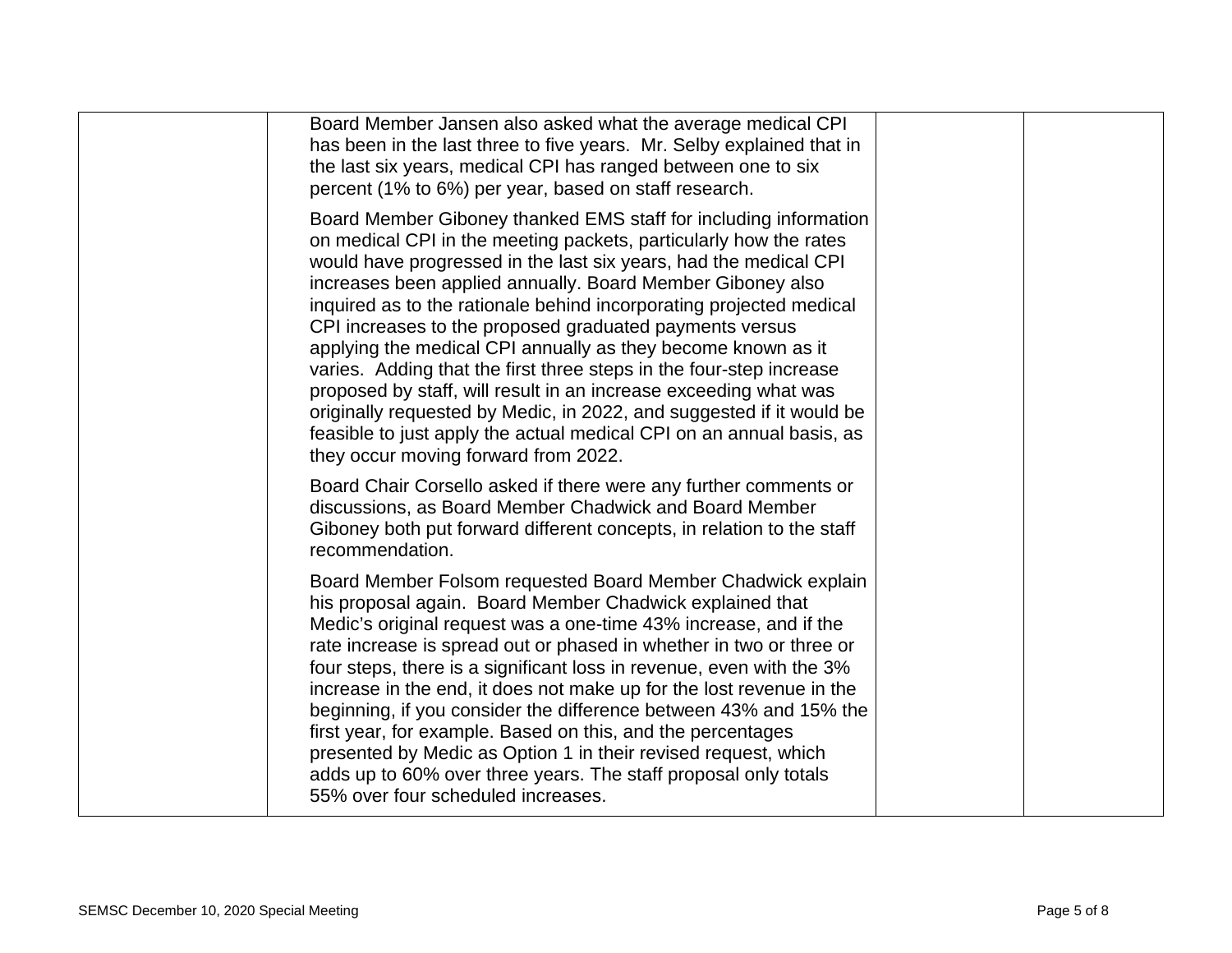| Therefore, his proposal is to take the staff recommendation, and<br>increase the percentage in 2022 and 2023 to 17 1/2% so that it<br>matches the percentages requested by Medic Ambulance.                                                                                                                                                                                                                                                                                                                                                                                                                                                         |  |
|-----------------------------------------------------------------------------------------------------------------------------------------------------------------------------------------------------------------------------------------------------------------------------------------------------------------------------------------------------------------------------------------------------------------------------------------------------------------------------------------------------------------------------------------------------------------------------------------------------------------------------------------------------|--|
| Board Member Folsom expressed support for this proposal, adding<br>that while he appreciates that hospitals are having financial<br>difficulties, cities are also experiencing some hardships. Fire<br>departments, which are funded by the city form a significant portion<br>of prehospital care. Suisun City has significantly increased their<br>investment on their fire department by several million dollars to<br>transition to ALS services, and noted that Suisun is not yet a part of<br>the Public Private Partnership (PPP) agreement, and needs to be<br>added to the PPP to help ensure continued funding for their ALS<br>services. |  |
| Board Chair Corsello, asked if anyone would like to make a motion,<br>as there has yet been an action item proposed by any of the Board<br>Members.                                                                                                                                                                                                                                                                                                                                                                                                                                                                                                 |  |
| Board Member Chadwick made a motion to adopt the staff<br>proposed model with the modification that in year 2, January<br>2022, and year 3, January 2023, increases be modified from<br>15% to 17.5% for each of those two years. Board Member<br>Folsom seconded.                                                                                                                                                                                                                                                                                                                                                                                  |  |
| Board Chair Corsello inquired if there are any other comments from<br>the Board or staff regarding this matter. Mr. Selby explained that                                                                                                                                                                                                                                                                                                                                                                                                                                                                                                            |  |
| the proposal by Board Member Chadwick makes the numbers<br>match Medic's proposal.                                                                                                                                                                                                                                                                                                                                                                                                                                                                                                                                                                  |  |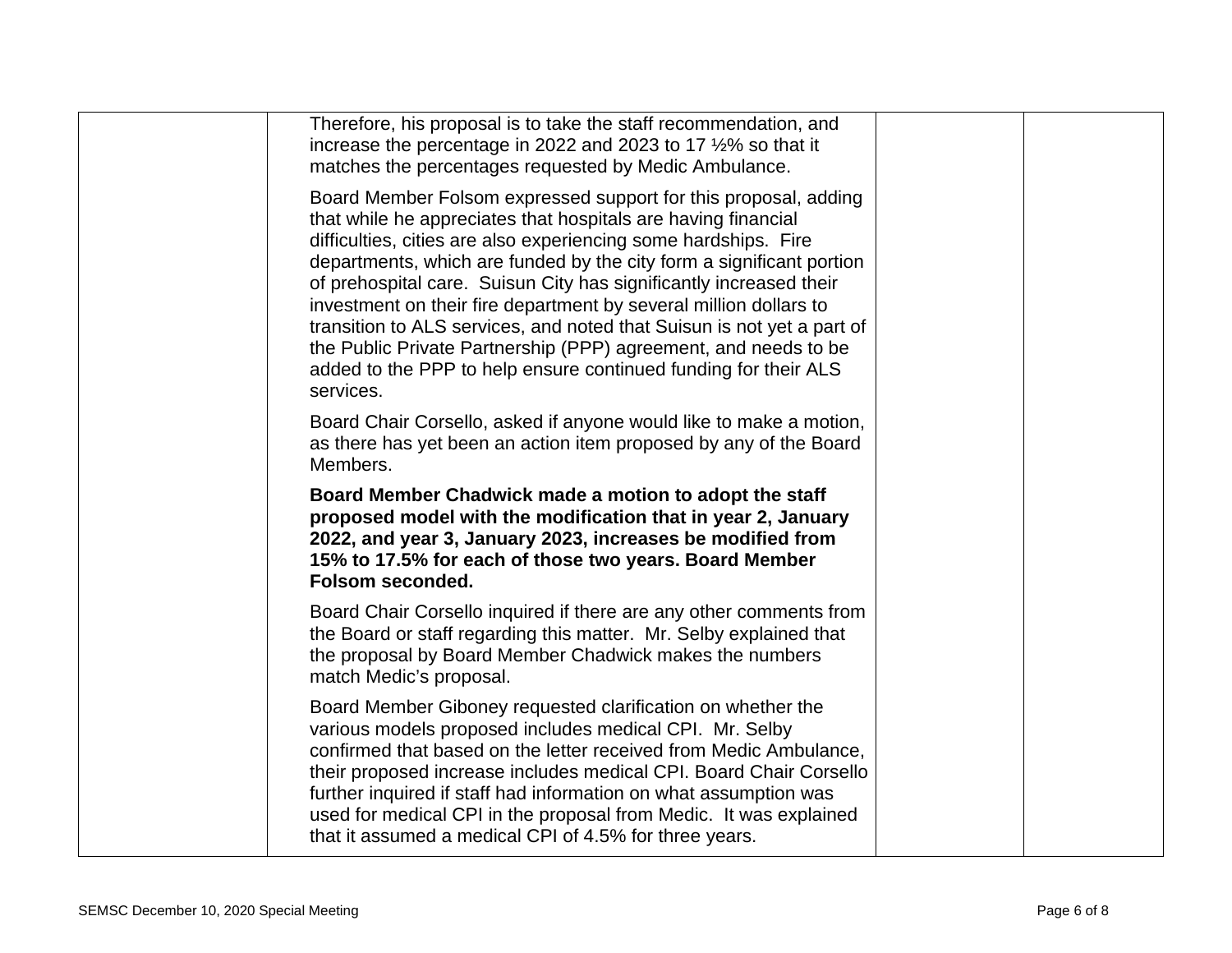| Board Member Djavaherian inquired if there are any differences to<br>service quality between the various models proposed. Dr. Matyas<br>clarified whether the question had to do with the difference in<br>service level of the proposed option by staff, and modified by Board<br>Member Chadwick. Board Member Djavaherian agreed, adding that<br>since the difference in the Medic and staff proposals is low, he is<br>trying to understand if there will be a difference in service quality of<br>one model versus the other. Board Member Chadwick explained<br>that he believes that the Board's job is to ensure that there is a<br>quality, sustainable EMS system in Solano County, adding that in<br>some counties, ambulance providers were on the verge of leaving<br>as the rates were not enough to sustain services. Solano would be<br>in a difficult position should Medic leave because the rates were not<br>sustainable to continue operating in the County. This is a real risk<br>of not keeping the rates appropriate; and could lead to the EMS<br>system folding where no one is available to respond to 9-1-1 calls. |  |
|-------------------------------------------------------------------------------------------------------------------------------------------------------------------------------------------------------------------------------------------------------------------------------------------------------------------------------------------------------------------------------------------------------------------------------------------------------------------------------------------------------------------------------------------------------------------------------------------------------------------------------------------------------------------------------------------------------------------------------------------------------------------------------------------------------------------------------------------------------------------------------------------------------------------------------------------------------------------------------------------------------------------------------------------------------------------------------------------------------------------------------------------------|--|
| Board Chair Corsello called for a vote on the motion put forward by<br><b>Board Member Chadwick:</b><br><b>Roll Call Vote:</b><br>John Jansen - AYE<br>Joshua Chadwick - AYE<br>Caesar Djavaherian - AYE<br><b>Greg Folsom - AYE</b><br>Thea Giboney - AYE<br><b>Birgitta Corsello - AYE</b><br>David Piccinati - (Absent)<br>The motion to adopt the staff proposal with the modification to<br>increase the rates to 17.5% in 2022 and 2023 is approved.                                                                                                                                                                                                                                                                                                                                                                                                                                                                                                                                                                                                                                                                                      |  |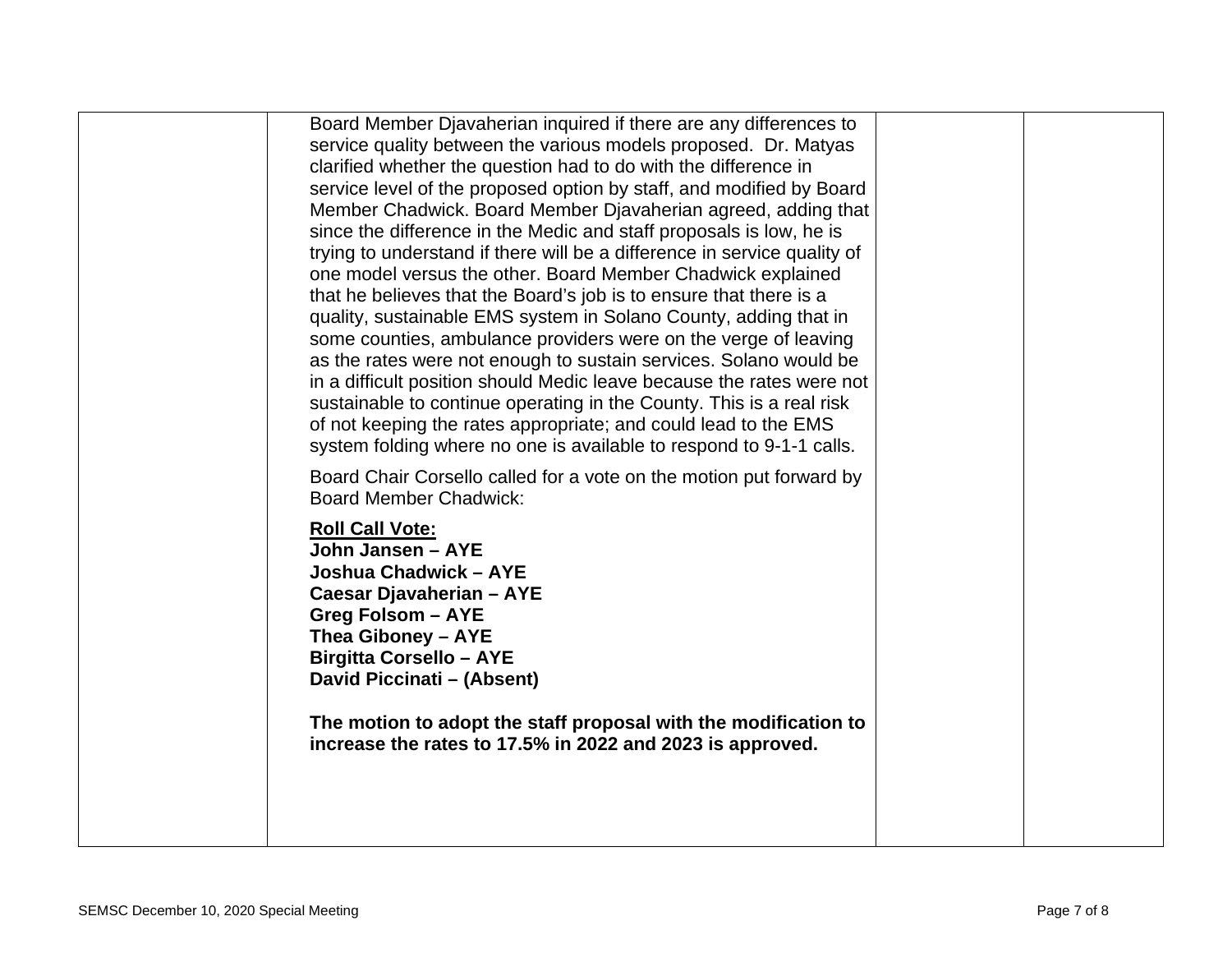| 6. | Board<br><b>Comments:</b> |                                                                                                                                                                                                                                                                                                              |        |  |
|----|---------------------------|--------------------------------------------------------------------------------------------------------------------------------------------------------------------------------------------------------------------------------------------------------------------------------------------------------------|--------|--|
| a. | Chairperson               | Board Chair Corsello thanked the fire agencies, as well as the<br>a.<br>hospitals, and the EMS staff for working collaboratively. SEMSC is<br>the only partnership in the State of California that is set up this way,<br>and at times it is a challenge for everyone to come together on<br>certain issues. |        |  |
| b. | Directors                 | b. Board Member Jansen commented that the EMS Dashboard posted<br>on the website is user-friendly, shows a lot of information, and is a<br>welcome move in the right direction.                                                                                                                              |        |  |
|    | <b>Adjournment</b>        | Meeting adjourned to the next Regular Meeting on January 14, 2021.                                                                                                                                                                                                                                           | (None) |  |